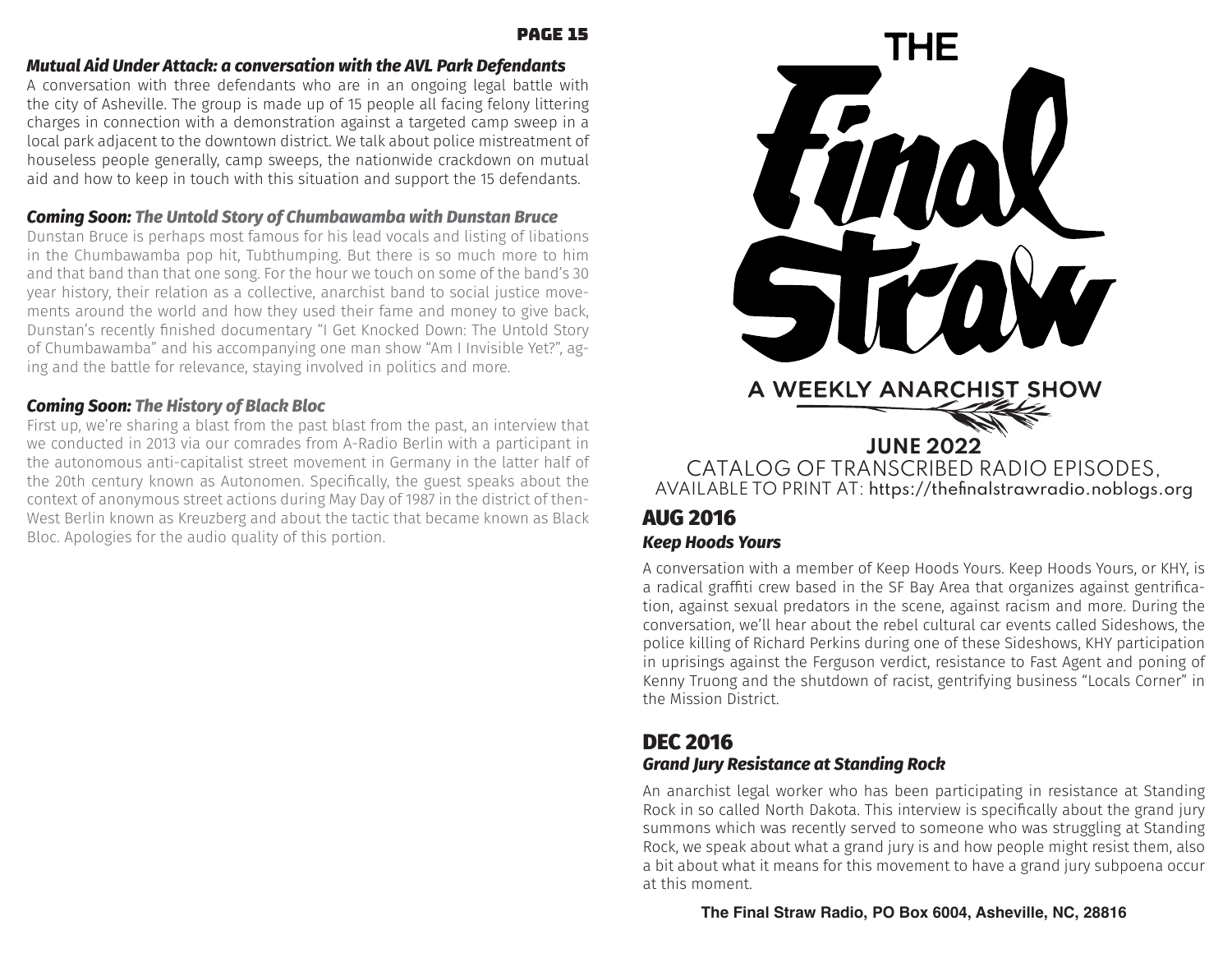# MAR 2017

### *Anarchist Thoughts on Tactics at Standing Rock*

William speaks with Noah, who is a well established movement medic, anarchist, and participant in #NoDAPL at Standing Rock, about his experiences and analyses of how this resistance was organized and how it developed. We talk about a wide ranging set of topics, from what worked in the camps to what the failings were, and how resistance to extraction industries could look moving forward.

# DEC 2017

#### *Walidah Imarisha on Angels With Dirty Faces, Accountability Processes, and more*

William and Disembodied Voice had the chance to interview Walidah Imarisha, who is an Oregon based writer, educator, public scholar and spoken word artist about her book **Angels With Dirty Faces**, her 2016 book out from AK Press and IAS, which highlights three distinct experiences that are all in different degrees tangential to the realities inherent to the prison industrial complex.

## FEB 2018

#### *Keep Loxicha Free!: A conversation with Bruno Renero-Hannan about Political Imprisonment and Indigenous Resistance in Oaxaca*

A conversation with Bruno Renero-Hannan, who is an anarchist historical anthropologist from Mexico City, about their solidarity work around two of the original 250 Loxicha Prisoners in the state of Oaxaca. This rebellion and imprisonment occurred almost simultaneously to the Zapatista rebellion in Chiapas in the midlate 90s. We talk about the long and complex history of this case, the similarities and differences between this uprising and that of the Zapatistas, the ongoing political repression of Alvaro Ramirez and Abraham Ramirez, and the economic solidarity push being orgainized by our guest.

# SEPT 2018

## *Kevin Rashid Johnson on the Prison Strike*

An interview we conducted with Kevin "Rashid" Johnson. Rashid is a co-founder of the New Afrikan Black Panther Party and is the Minister of Defense from within it's Prison Chapter. He is the author of two books available from Kersplebedeb, Defying the Tomb & Panther Vision, both collections of Rashid's art and essays on capitalism, racism, imperialism and his view of a road towards liberation. Rashid is a Maoist and presents some interesting arguments in his writings.

# FEB 2019

## *ȢŔɧƂǝǨɷʄɷ-wȢ-,ȲȢ˪ǨƂʄ-áȲǼŔʶŔ-इ-ĬƟȊȊȲʺ-ġƟɷʄ-ȲʶƟȜƟȢʄ*

This week on The Final Straw, the episode's theme is anarchist interventions in struggles around the world. We'll be sharing audios from comrades in the A-Radio Network, which just had it's 5th Annual Gathering in Zurich, Switzerland.

Latorraca Center. 40+ prisoners engaged in hunger strike for 17 days, fighting for issues like protesting mold, little food, lack of visitation and other issues. The hunger strike ended March 28th, despite the disrespect of the jail administration.

# APRIL 2022

### 2 Radical Ukrainian Voices

Maria of Anarchist Black Cross Kyiv speaks about efforts against the Russian invasion of Ukraine, followed by Mari, a punk rocker currently in Lviv who is supporting leftists in the territorial defense.

### *õǝƟ-wȢʄƟɧɧƟNJȢʙȜ-áȲʙȢƌʄŔŸȊƟ-ʺǨʄǝ-ġǨƂȄ˃-°ɷʄƟɧʺƟǨȊ*

An informal round table discussion talking about "The Interregnum: The George Floyd Uprising, the coronavirus pandemic, and the emerging social revolution." This article points to the many ways the George Floyd uprising, the covid 19 pandemic, the rise of anti-work, and what the article calls the Great Refusal (a pivot from the 'Great Resignation' nomenclature) have all created the conditions for a possible broadscale social revolution.

## *êʄɧŔʄƟNJǨƟɷ-`Ȳɧ-DƂȲȊȲNJǨƂŔȊ-áƟʶȲȊʙʄǨȲȢ-`ɧȲȜ-%ƟȊȲʺ-ʺǨʄǝ-ÚƟʄƟɧ-cƟȊƌƟɧȊȲȲɷ*

A conversation with anarchist author and activist, Peter Gelderloos about his latest book, *The Solutions Are Already Here: Strategies For Ecological Revolution From Below.* We speak about critiques of science and Western Civilization that Peter levels, as well as the centrality of struggling on the ground we stand on, creating autonomous infrastructure, resisting colonial extractivism and the need for imagination and care as we tear down this ecocidal system.

#### $\bm{\mathsf{Earth}}$  bound Farmers Almanac and Food Autonomy in Bulbancha

We're joined this week by some of the folks behind the Earthbound Farmer's Almanac, a self-published annual collection of art, comics, facts, articles and incitements to challenge us to thicken our relationship to the land and grow autonomy against state, colonialism and capitalism. We also talk about food forests and building neighborly resilience with Lobelia Commons.

## MAY 2022

## *ÚɧǨɷȲȢƟɧ-êȲȊǨƌŔɧǨʄ˃-,°ġw5-ŔȢƌ-,ŔɧƂƟɧŔȊǨʄ˃-ʺǨʄǝ-wĤ°,*

An interview with two members of IWOC (the Incarcerated Workers Organizing Committee), one from the New Mexico chapter active in the southwest of the socalled USA & another in the Sacramento chapter which works with folks around so-called California.

## $\boldsymbol{\mathsf{L}}$ *iaizon Wakest on Autonomous Social Media and the Fediverse*

This week, we spoke with Liaizon Wakest about the interoperable, open source ensemble of federated online publishing servers and platforms known as the Fediverse and its most popular component, Mastodon.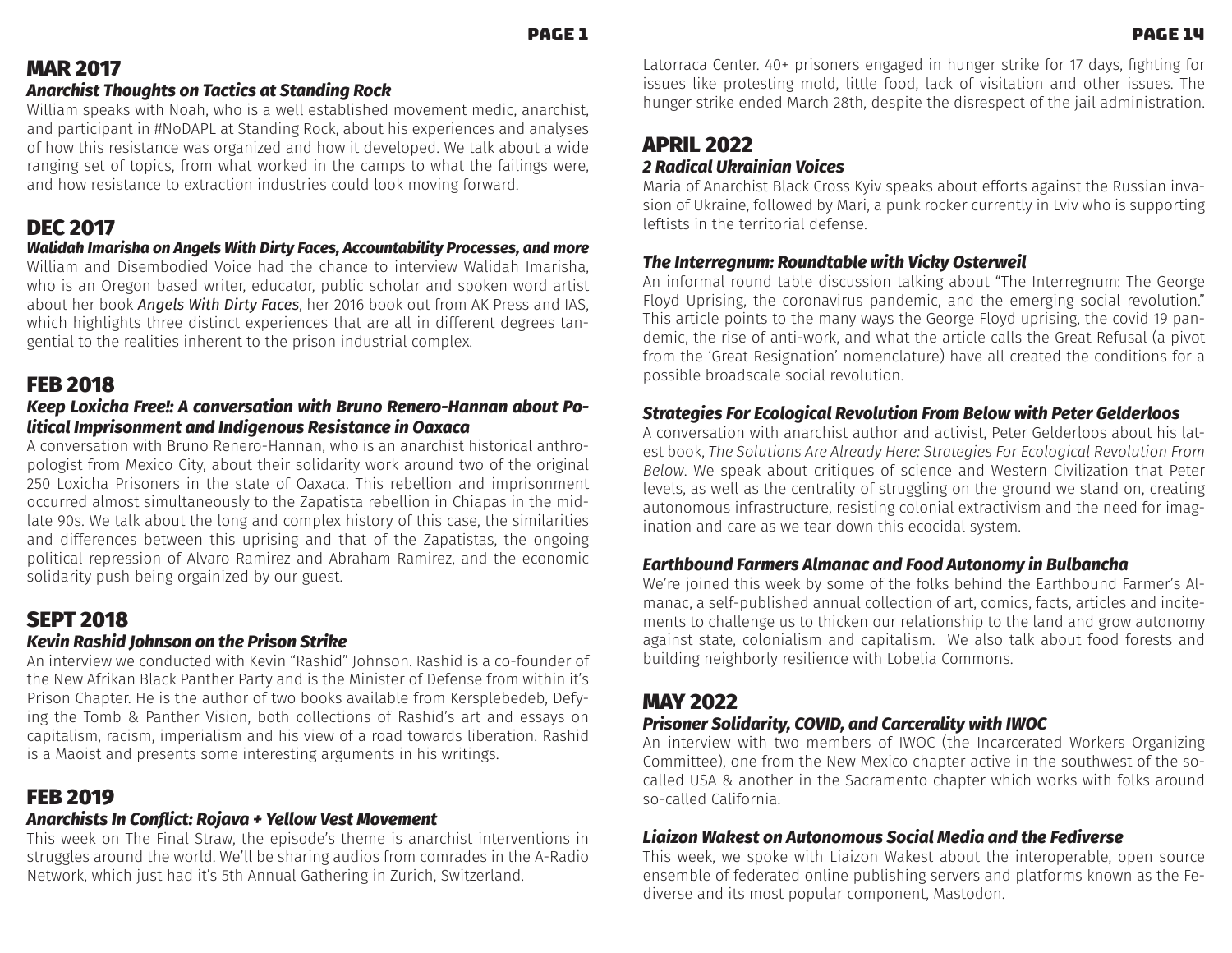# FEB 2022

### *,Ȳɧ˃-5ȲƂʄȲɧȲʺ-ȲȢ-ࢧĤŔȊȄŔʺŔ˃ࢨ-ࢇɧƟŸɧȲŔƌƂŔɷʄ࢈*

Sci-fi and picture book author, technologist and social critic Cory Doctorow on his novel Walkaway about themes of open source technologies, class society, post-scarcity economics, ecological remediation, drop-out culture and liberatory social models.

## Keith Lamar from Death Row (rebroadcast)

A 2020 chat with Keith Lamar aka Bomani Shakur who is facing execution on November 16th 2023. We hope you enjoy his insights and check out his support website, KeithLamar.Org and get involved in helping him fight for his life and for justice.

## *ȢŔɧƂǝǨɷʄɷ-ǨȢ-ĄȄɧŔǨȢƟ-NJŔǨȢɷʄ-ĤŔɧ*

llya, a Russian anarchist in Kyiv speaks about the relationship between Russia and Ukraine, the Maidan uprising and war in the Donbass, resistance to the current invasion & the Putin regime, conspiracy theories about Ukraine promoted by Russia/Russian-aligned media outlets, critiques of the Ukrainian state, and anarchists choosing their own path of self-defense and revolutionary mutual aid.

## MAR 2022

### *ȲȢŔɧƂǝ˃-ǨȢ-ʄǝƟ-Ą*

Jon Bigger talks about the status of the monarchy in the UK, the power it wields, the interventions it makes into parliamentary procedure and where we might see hopes of challenging it from an anarchist approach. Jon is an anarchist who is involved with the Anarchism Research Group, writes a column on UK politics at Freedom News and has been involved in the project Class War.

## *A Russian Anarchist on the Ukraine War*

A Russian anarchist in Europe speaks about the invasion of Ukraine, a bit about the resistance inside of Russia to the war drums & the Putin regime, the dangers of a nuclear conflict, the impacts of increased sanctions & anarchists organizing across the borders of Russia, Ukraine and Belarus against the war and tyranny.

## $\bm{\nu}$ pdates from Afghanistan and Iran

We're joined again by Aryanum, a member of the Federation of Anarchism Era, mostly made up of anarchists from Iran and Afghanistan. We get updates about the situation of anarchists, atheists and feminists in Afghanistan under the Taliban or in an effort to escape as refugees, but we also get a few updates from Iran as well, including the regime's founding of a national anarchist group.

## $M$ erced Prisoner Hunger Strikes & Eric King Trial Ends

A chat with California-based activist Victoria from Merced Under Construction, who talks to us about the prisoner hunger strikes at Merced County Jail and John

## MARCH 2019 *Ni Frontiers Ni Prison*

Today we have a two part show! In the first part we are presenting a conversation with someone from Ni Frontiers Ni Prison, which is a group in so called Canada that is resisting the proposed construction of a new migrant prison in Laval, a town just outside of Montreal. This is a transcript of the original audio, read for the show by Grier, shout out to him! In this interview we talk about the prison and what it would mean for people who'd be most affected by it, the general rise of far right sentiment in so called Canada, and many more topics.

# JUNE 2019

## *Kuwasi Balagoon: A Soldier's Story*

This week Bursts spoke with Matt Meyer about a new edition of Kuwasi Balagoon: A Soldier's Story (PM Press), which details the life of Black Panther and anarchist Kuwasi Balagoon, They talk about Kuwasi's life, his approaches to anarchism, and his queerness among many other topics.

# July 2019

## *Resisting Tyranny in Hong Kong*

We spoke with Ahkok who identifies as a humanitarian, antifascist and musician who grew up in Hong Kong and has participated in protests over the years including the Umbrella Movement and current protests today. We talk about the mindset of the Hong Kong protests, the situation in China, decolonization, racism and more.

# JAN 2020

## *Perspectives from Iranian Anarchists*

This week on The Final Straw we feature a chat with a translator of the Anarchist Union of Afghanistan and Iran to share perspectives from membership in Iran and abroad about resistance to the regime from within, solidarity from abroad, the impact of US Sabre-rattling.

## An Anarcha-Feminist View on GANA Govt in El Salvador

A conversation with Elisa, an anarchafeminist in San Salvador, El Salvador, talking about the new neo-liberal government of Nayib Bukele's GANA party, repression, immigration, relation to the US and anarchist organizing there.

## El Salvador: Una Perspectiva Anarcha-Feminista

Nos complace presentar una conversación con una compañera feminista anarcha, Elisa, en San Salvador, El Salvador. Elisa comparte sus puntos de vista sobre el régimen neoliberal del partido GANA de Nayib Bukele que asumió la presidencia en febrero pasado, la relación de El Salvador con los Estados Unidos, el gobierno anterior del FMLN, la inmigración y la organización anarquista.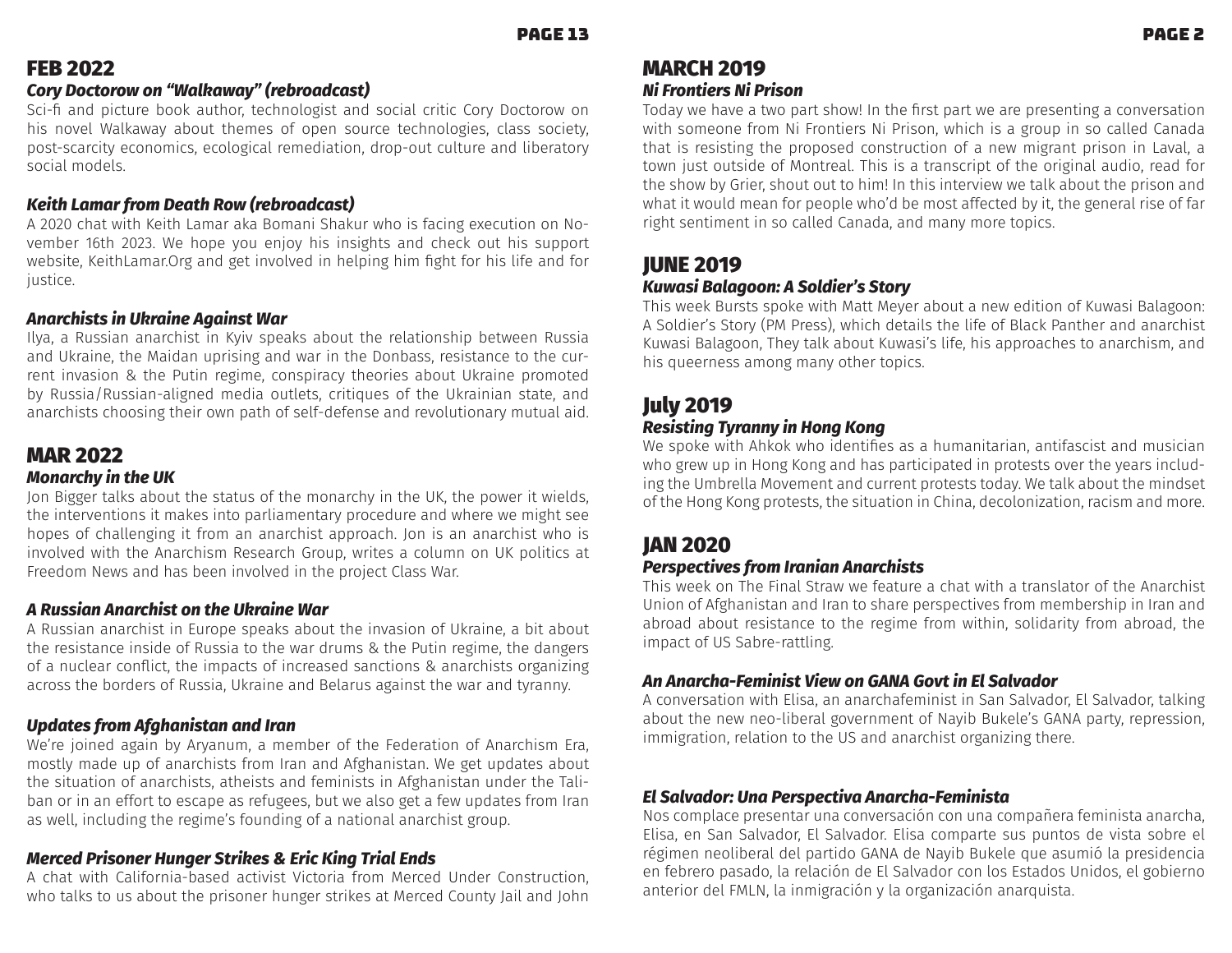## FEB 2020

#### *Social Justice and Struggle in Lebanon and Syria: Joey Ayoub and Leila Al-Shami*

A chat with Joey Ayoub and Leila Al-Shami. In this conversation, Joey tells us of some of the history of Lebanon, since the civil war that ended in 1990 and up to the current demonstrations against the clientelist warlords in power in that country. Intertwined with this, Leila speaks about the sparking of the resistance to Bashar Al-Assad in Syria, the tumult of the civil war, and the state of anti-authoritarian and social justice organizing and media work in that country.

## APRIL 2020

#### *Incarcerated Journalist and Organizer, Jason Renard Walker*

Jason Renard Walker, Minister of Labor of the New Arikan Black Panther Party (Prison Chapter) and author of "Reports from Within The Belly Of The Beast: Torture and Injustice Inside Texas Department of Criminal Justice" talks about his journalism, activism and troubles in the Texas prison system.

#### *Anarchist Resistance In Prison: Jennifer A. Rose*

A correspondence with anarchist prisoner & contributor to Fire Ant Journal, Jennifer Rose about her life, activism & being a trans woman in the CA prison system.

### *Anarchist Resistance In Prison: Comrade Z*

An interview with Julio A Zuniga, aka Comrade Z, incarcerated anarchist, artist & IWOC organizer in the Texas prison system about conditions in Dirty Darrington.

## JUNE 2020

#### *oȲʄƟȊ-êŔȢƂʄʙŔɧ˃-ǨȢ-Úê*

We got to connect with Rosemary, who is an organizer in Minneapolis, about the liberation of a former Sheraton Hotel in that city and its slow but steady transformation into something that is becoming so much more than a housing cooperative.

#### A View on the Capitol Hill Autonomous Zone

A conversation with D, a Black Anarchist who grew up in and around Capitol Hill district in Seattle about that neighborhood and adjacent Central District's rebelliousness and conflictual history with the Eastern Precinct that the Seattle Police abandoned, about his knowledge of the protests of past weeks and the retreat of cops from their pen.

#### *Maxida Märak and Gabriel Khun on Liberating Sápmi*

An interview on the 2019 PM Press release Liberating Sápmi: Indigenous Resistance in Europe's Far North. This book details a political history of the Sámi people whose traditional lands extend along the north most regions of so called Sweden, Norway, Finland, and parts of Russia.

## *õǝƟ-ÚƟɧǨȊɷ-ȲLJ-ÚɧǨɷȲȢ-ŔǨȊ-5ǨNJǨʄǨˏŔʄǨȲȢ*

Leigh from prison books collective in Durham, North Carolina, tells us about recent privatization of prison mail in NC by TextBehind to scan all mail, track their contents, surveil the outside supporters, the work of sending literature, to incarcerated folks privatization and digitization of other services, and what literature gets rejected.

#### *DƂȲȊȲNJǨƂŔȊ-ĄɝɧǨɷǨȢNJ-ȢʄǨLJŔɷƂǨɷȜ-ॺ-ȢŔɧƂǝǨɷʄ-°ɧNJŔȢǨˏǨȢNJ-ǨȢ-êƟɧŸǨŔ*

We speak with Marko about those Ecological Uprising protests of December 2021 in Serbia, the western NGO influences, labor and solidarity organizing with the Anarcho-Syndicalist Initiative of IWA-AIT, challenges faced by leftist anti-authoritarian organizers in former Yugoslavia. He also speaks about his experience of the covid pandemic, anti-vaxers and the far right in general around Serbia and more.

#### *Housing Struggles in Asheville*

A conversation with folks involved in the Aston Park Build, a daily event to hold space in Asheville, and a wider part of organizing here to demand safer space & redistribution of wealth to care for houseless folks and relieve the incredible strains on housing affordability in Asheville. We talk about the park actions, the housing crisis and service industry wage woes, local government coddling of business owners and police repression of folks on the margins.

## JAN 2022

### $\bm{W}$ *illiam C. Anderson on The Nation on No Map*

Scott with William C. Anderson about his new book *The Nation on No Map: Black* Anarchism and Abolition. In this interview they speak on the book and its many facets, and Black anarchism more broadly, some of the failures of euro-centric and white anarchism, and many, many more topics.

#### *The Battle for Abortion and Reproductive Autonomy with Bay Ostrach*

Bayla Ostrach speaks about the battle for abortion and reproductive autonomy in the so-called US, studies of the same in Catalunya, the challenges faced by independent clinics against the business model of clinic chains like Planned Parenthood, legal and material pressure and attacks by anti-abortion extremists and stigma-free abortion and reproductive care more broadly.

#### *Exile, World-Systems Analysis and Anarchism with Andrej Grubačić*

Andrej Grubačić talks about anarchism, the Yugoslav experiment, exile, World-Systems Analysis, Rojava, his friend David Graeber and other topics.

#### *ȢŔɧƂǝǨɷʄ-êʄɧʙNJNJȊƟ-ǨȢ-áȲǼŔʶŔ*

Robin Goldman, member of anarchist combat medic collective Anarchist Struggle talks about the their experiences of asymmetric warfare waged by Turkey and its proxies in the TFSA, the culture of TA right now, study and critique, the medical work they're doing, queerness in Rojava and other topics.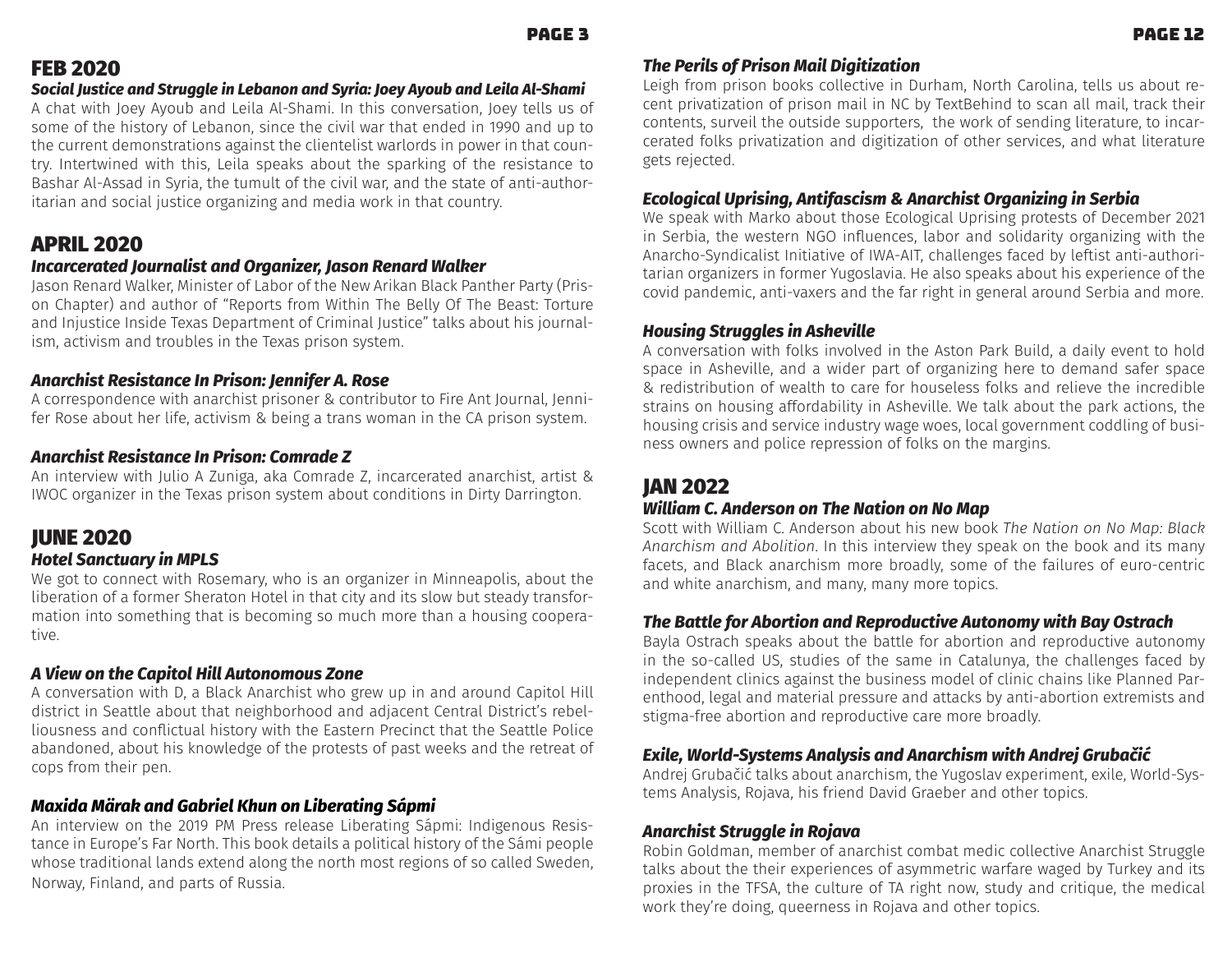### *Asheville Survival Program*

Asheville Survival Program is an autonomous mutual aid network formed in early 2020 at the start of the Covid-19 pandemic in so-called Asheville, NC. They are building mutual aid with oppressed communities, promoting solidarity and sharing outside the bounds of State structure through their streetside camping gear, food and solidarity distro and their "Until We're All Free" Store, holding a distribution space open a few days a week walk-up visits and delivering groceries through a network of drivers.

## NOV 2021

### *The Russian Political Landscape and Anarchist Prisoners*

First up, author and journalist Dmitry Okrest spoke about the state of anarchist and antifascist movements in Russia, the politics of Putin's United Russia party, nazis and the far right in Russia and successes of the Communist Party in electoral politics. Then, Moscow Anarchist Black Cross member-in-exile, Antii Rautiainen, adds some more detail on repression of anarchists and antifascists in Russian prisons.

## *ƮȲ-ʙȢ-ȢŔɧƂǝǨɷʄ-ġǨƟʺɷ-LJɧȲȜ-ġǨƟʄȢŔȜ*

Mèo Mun is an anarchist collective working to make anarchist materials and ideas more accessible to a Vietnamese audience, together with providing an analysis of social struggles from a Vietnamese anarchist lens.

## *Eric Stanley on Structuring Antagonism & the Trans/Queer Ungovernable*

This week, Scott spoke with Eric A Stanley about their new book, At*mospheres of* Violence: Structuring Antagonism and the Trans/Queer Ungovernable. Eric A. Stanley is an associate professor in the Department of Gender and Women's Studies at the University of California, Berkeley.

## *Grief, Storytelling & Ritual in Liberation Struggle with adrienne maree brown*

A conversation with adrienne maree brown about their recent novella, Grievers, the first of a trilogy published by AK Press. We dig into the book which is set in Detroit where a new illness that seems to only effect Black people. We talk also about the role of speculative fiction in liberation movements, spirituality, ritual and grief in our organizing and holding space for inter-generational struggle.

# DEC 2021

## *The Case of Daniel Baker: Online Speech and Community Defense*

We speak with Jack and Eric, supporters of the US Army veteran, leftist activist and former YPG volunteer medic Daniel Alan Baker. Daniel Baker is serving 44 months in Federal prison for social media calls for community defense against an advertised armed right wing incursion in Tallahassee on January 20th, 2021.

## *Pan-African Social Ecology: A conversation with Dr Modibo Kadalie*

This week, we're happy to air a conversation I had with the author and activist, Modibo Kadalie, author of **Pan-African Social Ecolog**. Modibo talks about autonomous community organizing, the contradictions between the survival of the species and capitalism, CLR James, the pandemic, direct democracy, Geechee history in south so-called Georgia, the weaknesses of nationalism, hierarchy and revering individual historical figures & the strength of spontaneity and community action.

## SEPT 2020

### *The Intertwined Histories of Queerness and Anarchism*

Author, Kristian Williams about his new book *Resist Everything Except Temptation:*  The Anarchist Philosophy of Oscar Wilde which was released in June 2020 from AK Press.

## NOV 2020

### Cora Borradaile on Phone Extraction, Cloning and Keyword Warrants

Speaking with Cora Borradaile, who sits on the advisory board of the Civil Liberties Defense Center and works around issues of tech security in movements and is an associate professor at OSU.

# JAN 2021

## *An Anarchist View from Havana: Isbel Diaz Torres*

This week on the Final Straw, we're sharing another audio gift from comrades. Isbel Diaz Torres is a participant in the Taller Libertario Alfredo López / ABRA in Havana, Cuba, recorded in late 2018.

## *Organizing To End Prison Slavery with Bennu Hannibal Ra Sun*

A conversation with Bennu Hannibal Ra Sun, co-founder of the Free Alabama Movement and the National Freedom Movement, which is helping coordinate prisoner-led organizing across the so-called US.

## *ShineWhite on Turning Razor Wire Plantations Into Schools of Liberation*

The following is a conversation with ShineWhite. ShineWhite is the former spokesperson for the National White Panther Organization, a part of the United Panther Movement. There was quite recently a split in the UPM and ShineWhite is now affiliated with the Revolutionary Intercommunal Black Panther Party.

## *The Security State, Far Right*

Spencer Sunshine on the far right and the government's reaction following the riot on January 6th in DC.

## *ƟƌǨŔ-ÚȲɷʄ-ŔȢ-ࠈʄǝ*

Perspectives on political content removal and social media from anarchist media platforms ItsGoingDown and crimethInc.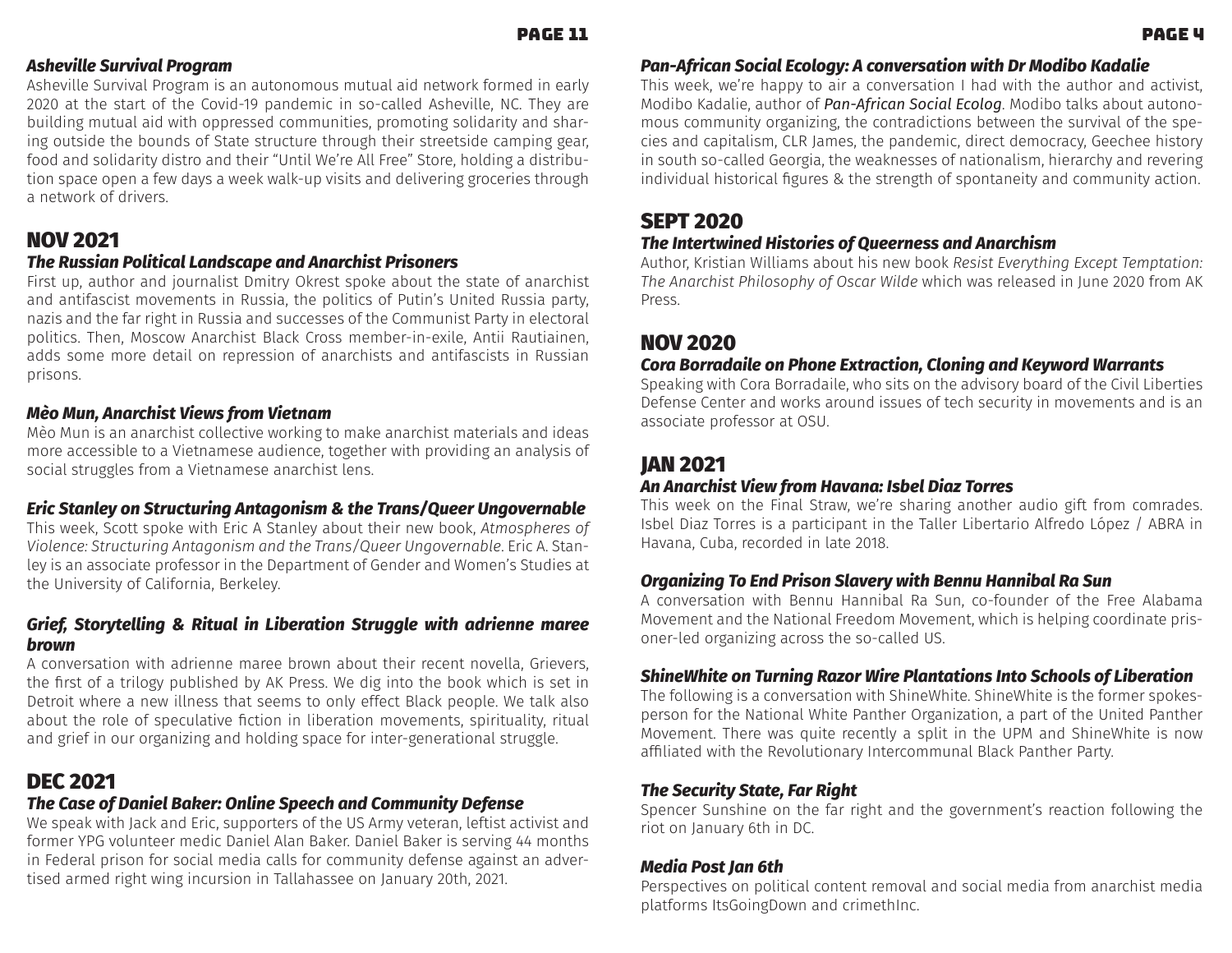# FEB 2021

### *Building Working Class History*

The new book, "Working Class History: Everyday Acts of Resistance", that WCH has published through PM Press, their archives, methodology, the project of popularizing working class, movement and human-sized history and a bunch more.

#### *adrienne maree brown on Cancellation, Abolition and Healing*

For the hour, Scott and adrienne speak about "We Will Not Cancel Us and Other Dreams of Transformative Justice", her latest booklet available through AK Press, as well as sci-fi, abolition, harm, accountability and healing.

## *,ǝɧȲȢǨƂȊǨȢNJ-ÚɧǨɷȲȢƟɧ-ĄɝɧǨɷǨȢNJɷ-5ʙɧǨȢNJ-ÚŔȢƌƟȜǨƂ*

We spoke with a member of the Perilous Chronicle about their report "First 90 Days of Prisoner Resistance to COVID-19" concerning the spike in measured prisoner resistance in the forms of work and hunger strikes, fights with guards, riots and escapes from facilities ranging from county jails, state prisons, ICE detention facilities and federal prisons across the so-called US and so-called Canada.

### *In Defense of Looting with Vicky Osterweil*

A conversation that I had with writer, anarchist, and agitator Vicky Osterweil about her recently published book In Defense of Looting, a Riotous History of Uncivil A*ction* (Bold Type Press in August of 2020).

## MARCH 2021

### *ɧǨƂ-Ƃ%Ŕ˃-ȲȢ-ࢧ`ʙȊȊ-êɝƟƂʄɧʙȜ-áƟɷǨɷʄŔȢƂƟࢨ*

This week we are re-airing a conversation that Bursts had last year with Aric Mc-Bay, who is an anarchist, organizer, farmer, and author about his most recent book called Full Spectrum Resistance published by Seven Stories Press in May 2019.

#### An Ethiopian Anarchist Perspective on the War in Tigray

Anner is an Ethiopian member of Horn Anarchists, an anarchist group based in east Africa, particularly in Ethiopia and the Ethiopian diaspora. The group hopes to organize and spread anarchist ideas in the horn of Africa. Anner talks about the group, the history of post-Junta Ethiopa, the context of the armed conflict in Tigray, the fighting factions and the displacement and violence suffered by residents as well as the ethnic hatred against Tigrayans by the government of Abi Ahmed.

## *êʄƟʶƟ-ŔɧʄǨȢƟˏ-êʄǨȊȊ-áƟɷǨɷʄɷ-cɧŔȢƌ-ʙɧ˃-áƟȊŔʄƟƌ-õȲ-5ŔȄȲʄŔ-ƂƂƟɷɷ-ÚǨɝƟȊǨȢƟ-êʄɧʙNJNJȊƟ*

For the hour, we hear from Chava Shapiro with the Tucson Anti-Repression Committee and James Clark, a lawyer who works with the National Lawyers Guild, talk about Steve's case, the dangers of Grand Juries, and why it's imperative for movements to support their incarcerated comrades. He has been released since this episode aired.

## *Stop The Legal Lynching of Ernest Johnson*

We spoke with Elyse Max about the life, media and court situation of Ernest Johnson, his twice overturned death penalty, the links between the lynching of Black people in the US and the current death penalty, intersections of race and class in who are the victims of capital cases and who sit on death rows, the mishandling of Ernest's intellectual disability in the case and other topics.

## *`ǨɧƟŔɧȜ-êŔLJƟʄ˃-ŔȢƌ-DƌʙƂŔʄǨȲȢ-ʺǨʄǝ-,ȲȜɧŔƌƟ-,ƟȢʄƟɧ*

A chat with Comrade Center, a leftist project focused on accessible education around armed self-defense in so-called New Hampshire. We talk about mainstream, reactionary gun culture in the US, the impact of the NRA, the importance and empowerment of education around fire arms & their work to purchase and maintain a space for armed self-defense education.

#### *êʄȲɝ-õǝƟ-ȲʙȢʄŔǨȢ-ġŔȊȊƟ˃-ÚǨɝƟȊǨȢƟ*

This week, we'll speak with two longtime activists resisting the MVP's construction about the pipeline, some of the resistance history, MVP's attempt in federal court to intimidate and identify folks who run the campaign's social media accounts' called and how to get involved in the struggle to fight climate change.

# OCT 2021

## *%ƟȊŔɧʙɷǨŔȢ-ĄɝɧǨɷǨȢNJ-áƟʶǨɷǨʄƟƌ*

This week we spoke with Vasili and Maria, two Belarusian anarchists living abroad about the aftermath of the 2020 Uprising in their country of birth, lessons learned, the current political prisoners and the Lukashenko regime's attempts to attack dissidents abroad.

#### *ࢧ`Ȳɧ-õɧŔȢɷ-ǨŸƟɧŔʄǨȲȢ-,ŔɝǨʄŔȊǨɷȜ-ʙɷʄ-%Ɵ-ŸȲȊǨɷǝƟƌࢨ*

A chat that Scott Branson had about *Transgender Marxism* with Jules Gleeson and M.E. O'Brien about the collective, material process of transition, trans visibility, assimilation & liberation; the history of Gay Liberation and Trans movements; being Trans in the workplace; care work and family abolition; and more.

#### *Fat Liberation for Revolutionary Leftists with Autumn*

Autumn (she/her/hers) speaks on Fat Liberation in all its many nuances: the pervasive, classist, racist, and colonial nature of fatphobia both in mainstream society and left spaces/thought, and the roots of Fat Liberation as a structure which originates and lives with Black, Indigenous, and brown, trans and disabled people.

#### *Support Ryan Roberts and #KillTheBill Bristol defendants!*

Tom and Nicole of Bristol Anarchist Black Cross talk about the #KillTheBill, police violence in the UK, anti-repression work of Bristol ABC & Bristol Defendant Solidarity, the legacy of former Bristol resident Anna Campbell, the cases of the Colston 4 & Toby Shone, prison expansion in the UK and more.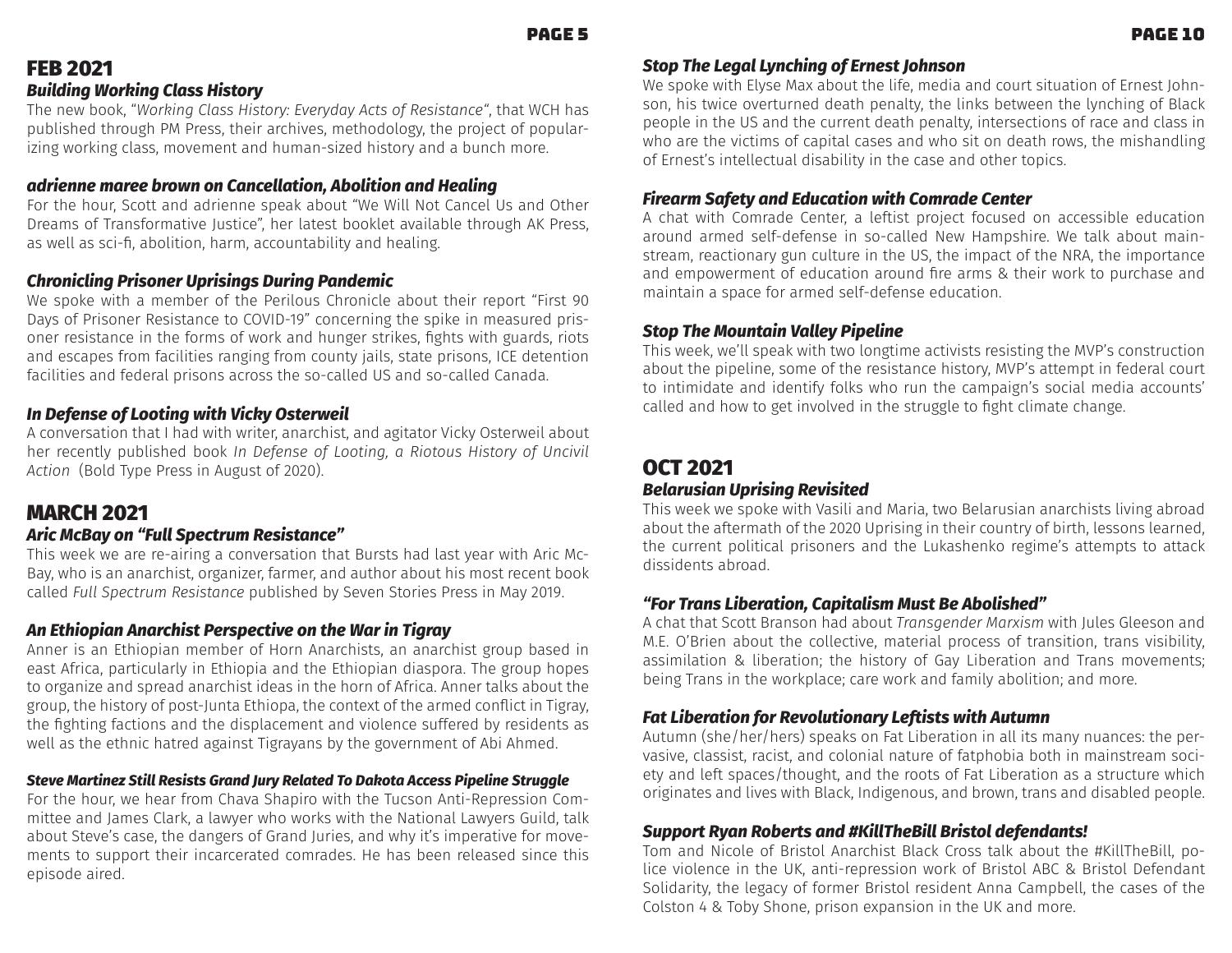# AUG 2021

## *ɷǝƟʶǨȊȊƟࢪɷ-ÚȲȊǨƂǨȢNJ-,ɧǨɷǨɷ-ʺǨʄǝ-ĄɧɷʙȊŔ-ĤɧƟȢ-ȲLJ-ɷǝƟʶǨȊȊƟ-`ɧƟƟ-ÚɧƟɷɷ*

This week, we spoke with local journalist, activist, abolitionist and anarchist, Ursula Wren of the AvlFree.Press about Asheville's "crisis in policing", a brief blooper roll of Asheville police foibles over the last decade, homeless camp evictions, prior and current efforts to restructure public safety, the reactionary business effort to bolster the police with blue ribbons of support, housing issues and other fare.

## Combating Movement Misogyny

This week on the show, William and Scott are presenting an interview with Alice and Doll Parts, two people working toward Disability Justice and Mad Activism (among other things), about the prevalence of movement misogyny in antifascist currents, world building as antifascist and as community defense, ways to rethink harmful patterns in movements, and some things we can do to make each other safer.

## Unity And Struggle Through The Bars with Mwalimu Shakur

This week on the show, you'll hear our conversation with Mwalimu Shakur, a politicized, New Afrikan revolutionary prison organizer incarcerated at Corcoran prison in California. Mwalimu has been involved in organizing, including the cessations of hostilities among gangs and participation in hunger strikes against unending solitary confinement when he was at Pelican Bay Prison in 2013, helping to found the Incarcerated Workers Organizing Committee (IWOC), Liberation Schools of self-education and continues mentoring younger prisoners.

#### . Sonja on NSU-Watch and Autonomous Anti-Fascist Research

This week on the show, we share an interview with Sonja, an antifascist activist and researcher based in the state of Hessen, Germany, and involved in the network known as NSU-Watch. We talk about the NSU complex case, autonomous antifascist organizing and research, centering the needs of victims of fascist violence, international fascist ties, the Day X conspiracy and the case of Franco A.

# *ࢧáƟɝɧƟɷƟȢʄǨȢNJ-áŔƌǨƂŔȊɷࢨ-Ŕʺ˃Ɵɧɷࢪ-cʙǨƌƟ-LJɧȲȜ-õǨȊʄƟƌ-êƂŔȊƟɷ*

This week, you'll hear Jay from the Tilted Scales Collective talk about this book, about anti-repression work, and about this book's attempt to shift the culture of legal representation by intervening with arguments by radical lawyers.

# SEPT 2021

## "Interpreting Realities: Aligning Fragments Within the Prisoners Resis*ʄŔȢƂƟ-ȲʶƟȜƟȢʄࢧ*

This is a segment of a series of political discussions focused on building support for Jalihouse Lawyers Speak 2021 National call to action #ShutEmDown2021 along with support for the 2022 National Prisoner' Strike & Boycott.

## *Shut Em Down 2021: Jailhouse Lawyers Speak*

An interview with Comrade Chux, a member of Jailhouse Lawyers Speak (an autonomous network of incarcerated activists from across the so-called US). They have been engaged in organizing and calling for the 2016, 2018 and 2022 Nationwide Prison Strike activities. Chux speaks about the call for folks on the outside to engage for Abolition, we talk about Abolition, Black August and other topics.

# April 2021

## *Queer Activist Perspectives from Southern Appalachia*

This week on the show, we bring you the audio of an activist panel from the recent Queer Conference held online by University of North Carolina, Asheville, in March of 2021.

# *ȊǨʶƟ-ĤǨʄǝ-áƟɷǨɷʄŔȢƂƟ-5ǨŔɷɝȲɧǨƂ-áƟ˪ƟƂʄǨȲȢɷ-ȲȢ-ʄǝƟ-áƟʶȲȊʄ-ǨȢ-˃ŔȢȜŔɧ*

This is a conversation with Geoff Aung, a Burmese American Marxist anthropology Phd candidate living abroad, about the current uprising, repression and revolutionary potentials in Myanmar. We discuss the evolution of tactics on the ground as revolutionaries adapt to the murders of protesters by the state. Geoff also talks about the ways in which this movement is different from similar current movements in Asia and some of the historical context of struggle in Myanmar.

## *ġƟɧȲȢˏŔ-%ȲʺƟɧɷ-ɧ-ࠉࠆ-ĬƟŔɧɷ-ȲLJ-ʙɷʄǨƂƟ-5ƟȢǨƟƌ*

Former Black Panther Party member Veronza describes his upbringing, his experiences of racism, his time in prison, his case, his views on the burgeoning War on Terror, and the situation of political prisoners in the US. He was convicted of the death of a US Park Ranger on the word of two prison informants who were paid and received reduced sentences. He continues to assert his innocence and has since been illegally held beyond his release date of June 21, 2005.

## An Indian Anarchist on Anti Caste Organizing and More!

An interview with Pranav Jeevan P, who is a student, a writer, an anti-caste activist, and an Indian anarchist living in the state of Kerala. You will read Pranav explaining how he got into anarchism, how anarchistic praxis unfolds in India, some about the origins of and worldwide implications of the caste system, anti-caste organizing and how anarchism feeds it, and about how the BJP and Hindutva have real influence on people's lives and destinies.

# May 2021

## *Max Fox on Chitty's "Sexual Hegemony"*

This week, you'll hear Scott's chat with Max Fox, editor of the late Christopher Chitty's book, "Sexual Hegemony: Statecraft, Sodomy and Capital in the Rise of the World System", published by Duke University Press in 2020. For the hour they spoke on the failures of Gay Liberation, connections between sexual identity, class and the state and how sexuality ties into current liberation movements.